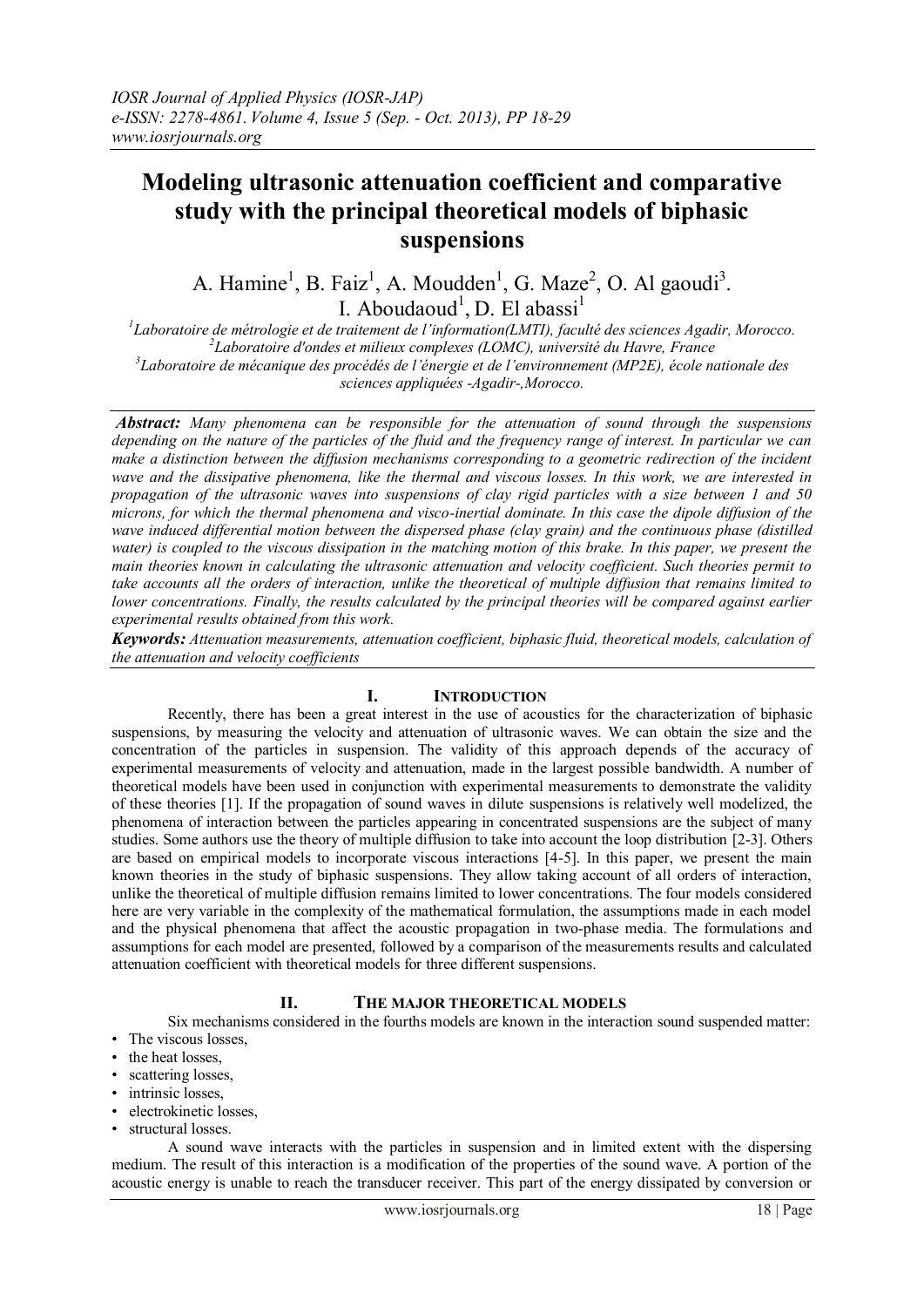diverted from its normal path between the transmitter and receiver by the diffusion, or any other geometric phenomenon. The viscous losses, thermal, intrinsic and diffusion are taken into consideration in the majority of acoustic analyzes, while structural and electrokinetic losses are either ignored or assumed to be negligible. However, structural losses can be of the utmost importance, especially for concentrated systems. The ultrasonic method is efficient to characterize dilute media.

The theory of sound propagation is well established for these biphasic systems where the particleparticle interaction is negligible. This theory was developed by Epstein and Carhart, and then generalized for suspensions and emulsions by Allegra and Hawley. This theory takes into account only the first four mechanisms mentioned above (viscous, thermal, intrinsic and diffraction), [6].

Viscous losses are due to the wave created by the oscillating particle in the acoustic pressure field. The wave amplitude decreases exponentially with distance from the surface of the particle. The characteristic size of this decrease is the viscous depth  $\delta_{v}$ . It is given by the equation 1:

Where: v is the cinematic viscosity,  
\n
$$
\delta_V = \sqrt{\frac{2V}{\omega}}
$$
\n(1)

The thermal losses are caused to the temperature gradient close to the surface of the particle. These external and internal gradients are due to coupling between the thermodynamic pressure and temperature. Thermal depth is determined corresponding  $\delta_t$ , when the thermal wave enters the in the liquid, (2):

$$
\delta_t = \sqrt{\frac{2\tau_0}{\omega \rho_0 C_p^0}}
$$
\n(2)

Where:  $\tau_0$  is the thermal conductivity,  $C_p^0$  is the specific heat at constant pressure of the liquid,  $\rho_0$  is the liquid density and *ω* the angular frequency.

Both of "viscous depth" and "thermal depth" parameters depend on the frequency. They decrease as the frequency increases. For specific frequencies, they become similar to the radius of the particle. The attenuation of the ultrasonic wave reaches its maximum at this frequency. The appropriate frequency is called "critical frequency". The ratio of the critical frequency depends to some extent at the ratio between the viscous and thermal depth. The viscous depth is larger than the thermal in the aqueous dispersions.

As a result, the critical frequency of thermal loss *Wth* is almost always lower than the critical frequency of viscous losses  $W<sub>v</sub>$ . This significant difference between the critical frequencies implies that we can often neglect one of the phenomena in relation to the other. For example, viscous losses are dominant for dense, strong and rigid particles in a range of 1MHz to 30MHz. The thermal losses are dominant for low-density dispersions and emulsions. The mechanism of diffusion loss is quite different from other mechanisms. It is similar to the light scattering. Acoustic diffusion does not produce acoustic energy dissipation. Particles simply redirect a portion of the acoustic energy so that part does not reach the receiving transducer. The work undertaken by Harker and Temple show that the theory developed for dilute systems was complete, while the concentrated systems, particularly polydisperse is far from being completed. They also showed that there are three different approaches which take into account the concentration [7]. The purpose of these theories is to incorporate the particle-particle interaction in the acoustic theory. A particle oscillating in acoustic pressure field in two-phase medium generates several waves, the waves of long distance compression, shear waves and short waves temperature. These waves acting on the adjacent particles can indeed, being considered as real particle-particle interactions. The particle-particle interaction through compression waves contributes to the mechanism of sound diffusion in a concentrate system. The treatment of multiple scattering is most suitable to describe this phenomenon. The effect of concentration on acoustics is negligible for colloids because the diffusion losses are manifested only for large particles and high frequencies. The particle-particle interaction across thermal waves and shear is more important for colloids. It affects the mechanisms of viscous and thermal losses predominate in the dispersions of fine particles. The particle-particle interaction creates a large shift of the acoustic spectrum to higher frequencies. The theory of sound propagation must take this phenomenon into account. Otherwise, the error in the calculation of the particle size can be huge. Fortunately, it appears that the sensitivity to thermal and viscous losses in the particle-particle interaction is different. The dilution experiments have shown that the mechanism of viscous loss is very sensitive to the hydrodynamic particle-particle interaction. At the same time, the contribution of the thermodynamic particle-particle interaction mechanism thermal loss is insignificant for volume fractions of 30% (by volume) [7].

## **III. Model developed by Urick**

The most recent model and the easiest considered is that of Urick, which gives two separate equations, one of the ultrasonic velocity and the attenuation in a suspension,  $[8-9]$ . The equation of velocity  $V_P$ , depends on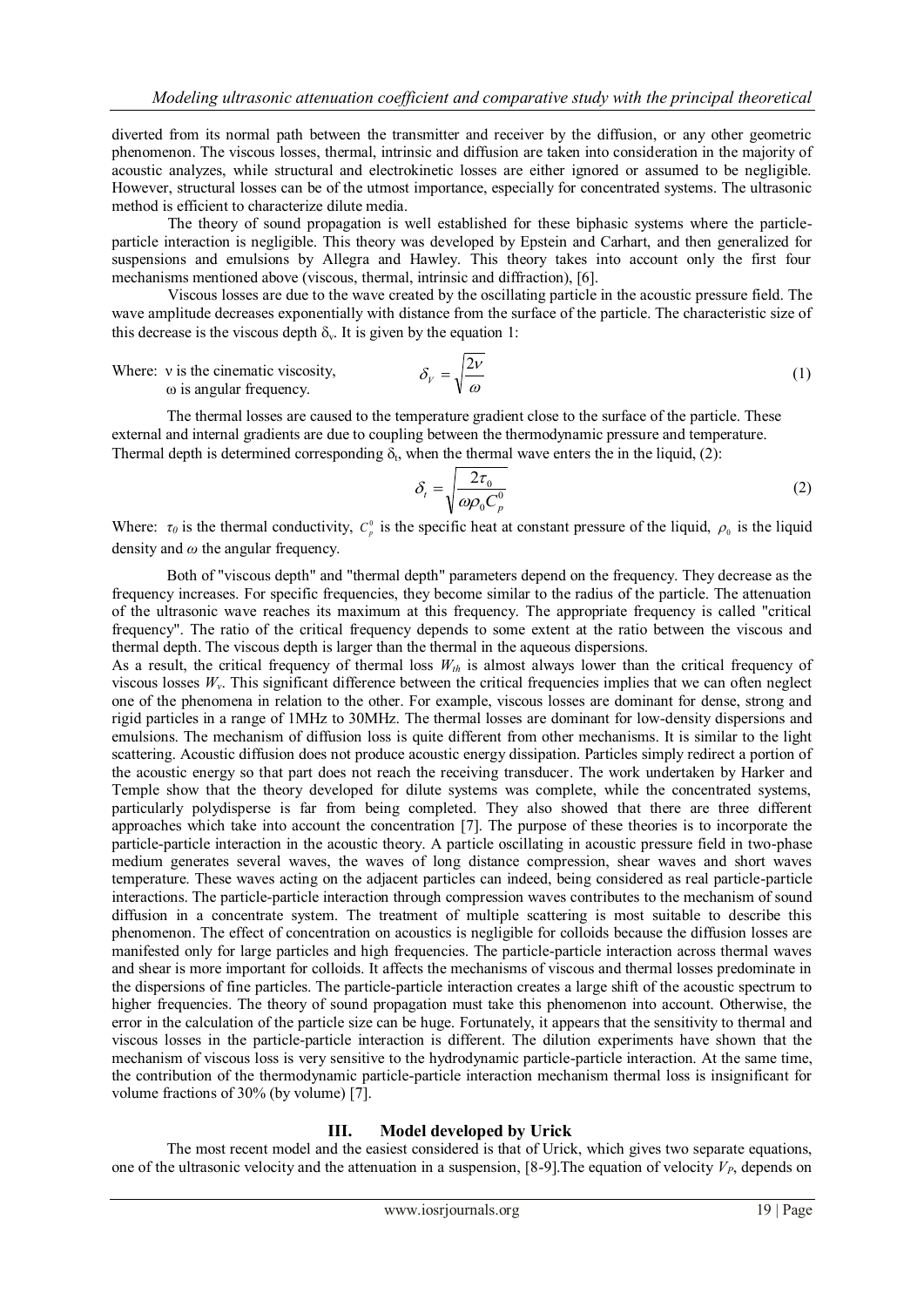the effective density and compressibility, when the effective properties of two component phases of suspension are additives. The propagation velocity was given by the equation 3:

$$
V_P = \left(\rho_{\text{eff}} \ \beta_{\text{eff}}\right)^{-1/2} \tag{3}
$$

with  $\rho_{\text{eff}} = \rho(1-\phi) + \rho \phi$  and  $\beta_{\text{eff}} = \beta_c(1-\phi) + \beta_c \phi$ 

Where:  $\rho_{\text{eff}}$  is the effective density,  $\beta_{\text{eff}}$  is the effective compressibility,

 $\phi$  is the solid volume fraction

 $\rho$  and  $\rho$  are the densities of the dispersed phase and the continuous phase,

 $\beta_c$  *and*  $\beta_c$  is the compressibility of the dispersed phase and continuous phase.

$$
\alpha_{s} = \frac{\phi}{2} \left[ \frac{1}{3} k^{4} R^{3} + k(\sigma - 1)^{2} \times \frac{36 b^{2} R^{2} (bR + 1)}{[9(bR + 1)]^{2} + [4\sigma b^{2} R^{2} + 2b^{2} R^{2} + 9b R]^{2}} \right]
$$
(4)

With:  $b = \left(\frac{\omega \rho}{\rho}\right)^{\frac{1}{2}}$  $\frac{\partial P}{2\eta}$ Ι λ  $\overline{\phantom{a}}$  $\backslash$  $=$  $\left($ ņη  $b = \left(\frac{\omega \rho}{2\eta}\right)^{1/2}, \sigma = \frac{\rho}{\rho}$  $\sigma = \frac{\rho}{\sqrt{2}}$ 

Where:  $\eta$  is the fluid viscosity,

*R* is the radius of the particles.

The equation of the attenuation contains two terms, the first term is the energy loss by diffusion, it dominates for large particles at very high frequencies and also when the two phases have the same density. The second term describes both the energy lost due to the relative movement of the particles in the liquid phase. This attenuation is determined by the mass of the particles, the viscosity of the continuous phase and the ultrasonic frequency used.

$$
k_{s} = k^{2} \frac{\beta_{\text{eff}}}{\beta_{c}} \left[ 1 + \frac{3\phi\zeta \left[ bR(2bR+3) + 3i(bR+1) \right]}{bR(4\zeta bR + 6bR + 9) + 9i(bR + 1)} \right] \qquad \text{with} \qquad \zeta = \frac{\rho - \rho}{\rho} \tag{5}
$$

#### **IV.** Model developed by Allegra and **Hawley**

The work done by Allegra and Hawley has become a reference point in studies of ultrasound propagation in colloidal systems and biphasic [6]. That is due that the model is able to describe the effects of thermal loss and visco-inertial, under the assumption that the particles are spherical and monodisperse. Considering three equations of the mass conservation, the quantity of motion and energy. A complex equation of propagation of the velocity and the attenuation in the suspension is obtained. When an incident compression wave enters thought the solid-liquid interface of an isolated sphere suspended in a liquid, six waves are generated, compression waves, shear waves and thermal waves propagated on both sides of the solid-liquid interface in the suspension. The figure 1 shows schematically the direction of evolution of the different waves. The propagation equation is obtained by considering the relative amplitudes of six waves relative to the incident wave:

$$
\left(\frac{\beta}{k_c}\right)^2 = 1 + \frac{3\phi}{ik_c^3 R^3} \sum_{n=0}^{\infty} (2n+1) A_n \quad \text{with} \quad \beta = \frac{\omega}{V_s} + i\alpha_s \tag{6}
$$

Where:  $k_c$  is the wave number of compression loss for a pure liquid.



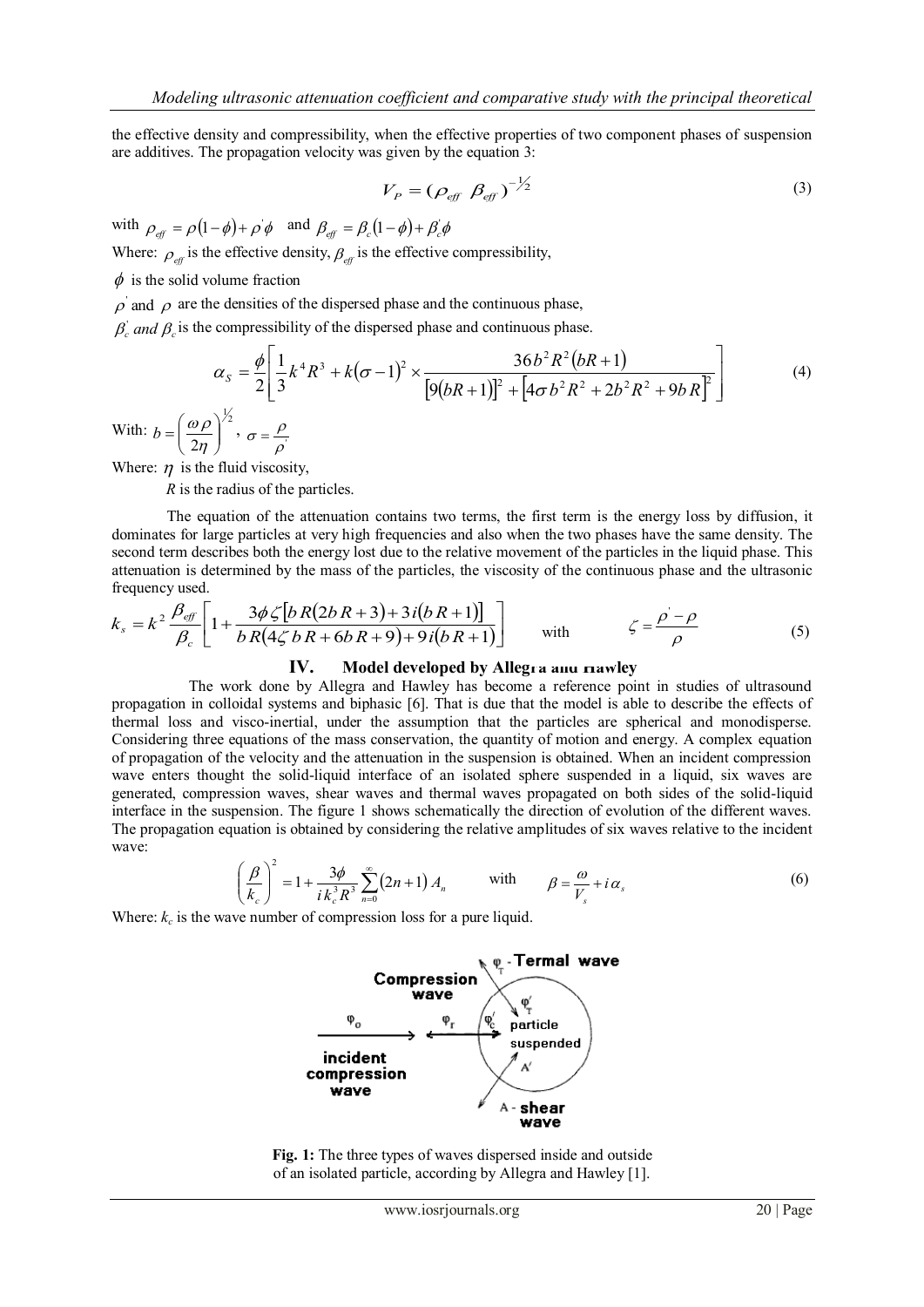The equation of propagation depends on the unknown coefficient  $A<sub>n</sub>$ , resulting from the resolution of the equation in polar and spherical coordinates of the wave compression reflected in the interface liquid-solid. The An coefficient is obtained from the exact resolution of six boundary conditions that existed at the particle surface, which reduces the system of six equations with six unknown coefficients  $A_n$  up  $C'_n$ . These equations are based on the potential of different waves, spherical functions of Bessel and Hankel, densities and thermal, elastic properties of the two phases. These equations are given by the equation 7 to equation 10:

$$
b_c[j_n(a_c)+A_n h_n(a_c)]+b_T B_n h_n(a_T) = (-i\omega)[b_n A_n j_n(a_c)+b_T B_n j_n(a_T)]
$$
\n
$$
k[a_c b_c[j_n(a_c)+A_n h_n'(a_c)]+B_n b_T a_T h_n'(a_T)] = (-i\omega)k'[A_n b_c a_c j_n'(a_c)+B_n b_T a_T j_n'(a_T)]
$$
\n
$$
a_c j_n(a_c)+A_n a_c h_n(a_c)+B_n a_T h_n'(a_T)-C_n n(n+1) h_n(a_s)
$$
\n
$$
= (-i\omega)[A_n a_n j_n'(a_c)+B_n a_T j_n'(a_T)-C_n n(n+1) j_n(a_s)]
$$
\n
$$
j_n(a_n)+A_n h_n(a_c)+B_n h_n(a_T)-C_n [h_n(a_s)+a_s h_n(a_s)]
$$
\n
$$
= (-i\omega)[A_n j_n(a_c)+B_n j_n(a_T)-C_n [j_n(a_s)+a_s j_n'(a_s)]]
$$
\n
$$
\begin{bmatrix} [(a_c^2-2 a_c^2) j_n(a_c)-2 a_c^2 j_n^*(a_c)] \\ +A_n [(a_c^2-2 a_c^2) h_n(a_c)-2 a_c^2 h_n(a_c)] \\ +B_n [(a_s^2-2 a_T^2) h_n(a_c)-2 a_T^2 h_n'(a_T)] \end{bmatrix}
$$
\n
$$
= A_n [(\omega^2 \rho^2 R^2 - 2 \mu^2 a_c^2) j_n'(a_c)-2 \mu^2 a_c^2 j_n''(a_r)]
$$
\n
$$
+ B_n [(\omega^2 \rho^2 R^2 - 2 \mu^2 a_c^2) j_n'(a_c)-2 \mu^2 a_c^2 j_n''(a_r)]
$$
\n
$$
+ C_n 2 \mu^2 n(n+1) [a_s j_n'(a_s)-j_n(a_s)]
$$
\n
$$
+ C_n 2 \mu^2 n(n+1) [a_s j_n'(a_s)-j_n(a_s)]
$$
\n
$$
n_s + B_n [a_T h_n'(a_T)-h_n(a_T)]
$$
\n
$$
n_s + B_n [a_T h_n'(a_T)-h_n(a_T)]
$$
\n
$$
= \mu^2 \begin{bmatrix} a_c[j_n(j_n' a_c)-j_n(a_c)] \\ (a_c j_n'(a_c)-j_n(a_r)] \\ +B_n [a_T j_n'(a_r)-j_n(a_r)] \end{bmatrix}
$$
\n
$$
= \mu^2
$$

Allegra and Hawley have included the effects of heat transport using the first law of thermodynamics as a conservation equation of energy. They showed that the suspensions have almost similar densities for both phases, but very different thermal properties. And the attenuation and wave velocity dominated by contributions from the mechanisms of thermal loss. They also presented a good correlation with their model and results for suspensions of polystyrene particles.

#### **V. Model developed by Harker and Temple**

Harker and Temple considered that the acoustic propagation through suspensions from hydrodynamic perspective, [7]. They have led to equations representing the viscous force applied to the interface of each phase, the conservation of the quantity of motion for each individual phase. The simultaneous solution of these differential equations results in a complex propagation equation *k* which is given by equation 11:

$$
k = \beta_{\text{eff}} \omega^2 \left[ \frac{\rho [\rho + (\phi \rho + (1 - \phi) \rho M(\omega)]}{(\rho + (1 - \phi) \rho') + \rho M(\omega)} \right]
$$
(11)

Where  $M(\omega)$  is the coefficient of Couples force given by:

$$
M(\omega) = \frac{1+2\phi}{2(1-\phi)^2} + \frac{1}{1-\phi} \frac{9\,\varepsilon_{\nu}}{4} \left[ 1 + \left( 1 + \frac{\varepsilon_{\nu}}{R} \right) i \right] \quad \varepsilon_{\nu} \text{ the viscous depth.}
$$
 (12)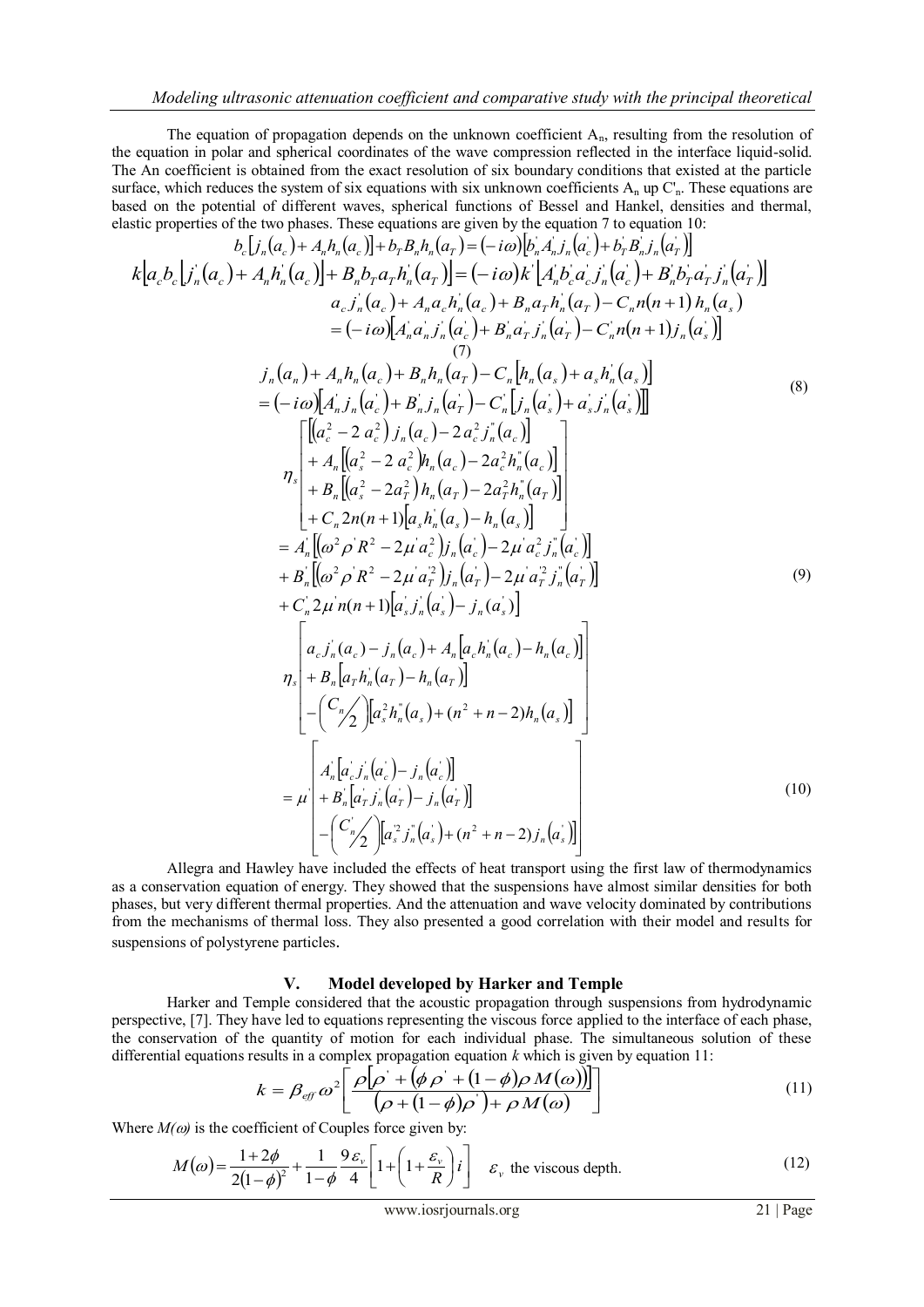The velocity and attenuation depend on the frequency. We find the expression of the frequency using the following formula:

$$
V_P(\omega) = \frac{\omega}{\text{Re}[k]}, \quad \alpha_s = \text{Im}[k] \tag{13}
$$

#### **VI. THE CHANGES APPLIED TO MODELS**

The model developed by Allegra-Hawley and the Harker-Temple [6-7], can be modified to increase their applications to real systems. Harker and Temple included a term effective viscosity given by Equation 14:

$$
\eta_{\text{eff}} = \eta \left( 1 + K \phi \right) \tag{14}
$$

This term takes into account the effect of particles on the real viscosity of the liquid. It is a function of the volume fraction of the dispersed phase, the particle geometry and fluid viscosity. The form factor K, allows to model non-spherical particles. The Allegra and Hawley model can be reformulated for solid-solid dispersions. The diffusion coefficients An, have been incorporated into theories of multiple diffusion [11-12], by Holmes et al [13-14]. Both of theses models can be slightly modified to reflect the suspensions that have different particle size distributions.

#### **VII. THE MODEL DEVELOPED TO CALCULATE THE ULTRASONIC ATTENUATION COEFFICIENT**

We have calculated the attenuation coefficient  $\alpha$  using a simple theoretical model. The objective is to obtain an expression of the attenuation coefficient through a suspension of distilled water and clay grains. We can consider that the distilled water alone is an attenuating medium. If a small particle of clay prevents the wave reaching the receiving transducer, it will lose energy, and the loss by diffusion is the dominant process. In a suspension containing several particles, when a plane wave interacts with a particle, the wave is diffused in all directions, the diffusion is multiple.

We assume that:

- All the ultrasonic energy is lost to reach the receiver transducer.
- All particles have the same size.
- They all have the same mechanical properties.

The energy loss caused by *N* particles can be written as follows, (15):

$$
d\xi_{\text{rétro}} = -N \xi_{\text{réfléchit}}
$$
\n(15)

With:  $d\zeta_{r\text{eirro}}$  is the energy backscattered by each particle,  $\zeta_{\text{refl\'echit}}$  is the reflected energy, and *N* is the number of particles that are in the path of the wave.

To proceed with the calculation of the attenuation coefficient, first we must determine the number of particles in the path of the wave and the energy scattered by each particle. Cm is the mass fraction of particles in the suspension, given by equation 16:

$$
C_m = \frac{N \, m_{particle}}{m_{liquid} + N \, m_{particle}} \approx \frac{N \, m_{particle}}{m_{liquid}}
$$
(16)

With: m<sub>particle</sub> is the mass of particles in suspension,

m<sub>liquide</sub> is the mass of the liquid phase in suspension.

The mass of the liquid is much bigger than the mass of the particle, for this reason that we have neglected the mass of the liquid. The figure 2 shows the schema assembly used in the calculation of the attenuation coefficient.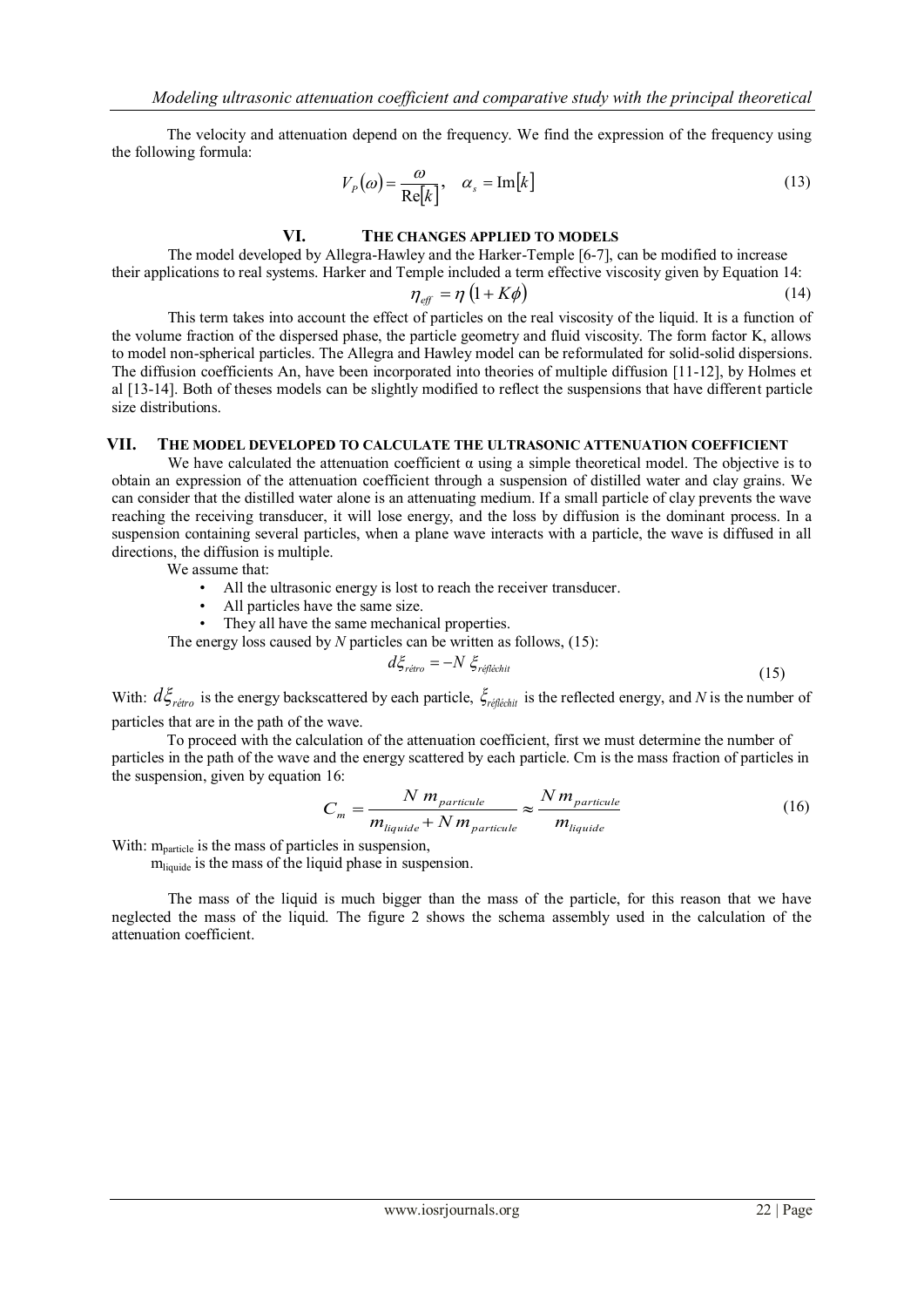

Distance between tranducers

**Fig. 2:** Diagram assembly used in the calculation of the attenuation coefficient, (transmission method).

The dimensions of the measuring container used in the calculation of the attenuation coefficient  $\alpha$  are:  $w = 6$ cm is the width of the container, h = 10cm is the height of the container,  $dx = 1$ cm thickness of the container,  $d = 15$ cm is the distance between the transducers. The mass of the liquid inside the container is given by equation 17:

$$
m_{liquid} = \rho_{liquid} \ V_{liquid} = \rho_{liquid} \ w \ h \ dx
$$
 (17)

The mass of a particle is given by the equation 18:

$$
m_{\text{particle}} = \rho_{\text{particle}} \frac{4}{3} \pi \langle a \rangle^3 \tag{18}
$$

With :  $\rho_{\text{liquid}}$  is the density of the liquid,

 $\rho_{\textit{particle}}$  is the density of the particle,

 $\langle a \rangle$  is the mean radius of a particle.

We can estimate the number of *N* particles by equation 19:

$$
N \approx \frac{m_{\text{eau}}}{m_{\text{particle}}} = C_m \frac{3}{4} \frac{\rho_{\text{eau}} \, w \, \text{h}}{\rho_{\text{particle}} \, \pi \, \langle \text{a} \rangle^3}
$$
(19)

After having estimated the number of particles in the mixture, we must determine how the clay particles change the path of the incident ultrasonic wave. We should also note that if the particles agglomerate, this will change the number of particles *N*.

When a plane wave of intensity I encounter incompressible rigid particles, the scattered intensity  $I<sub>S</sub>$  is given by the equation 20, [18]:

$$
\frac{I_s}{I} = \frac{16\pi^4 f^4}{9 C^4 r^2} \langle a \rangle^6 (1 - 3\cos\theta)^2 \tag{20}
$$

With :  $f$  is the frequency,

*C* is the sound velocity in the medium,

 $r \cdot \theta$  are the radius and the angle in polar coordinates.

This expression is valid for the wavelength such only  $(ka \leq 1)$ , Where: *k* is the wave number

*a* is the particle radius.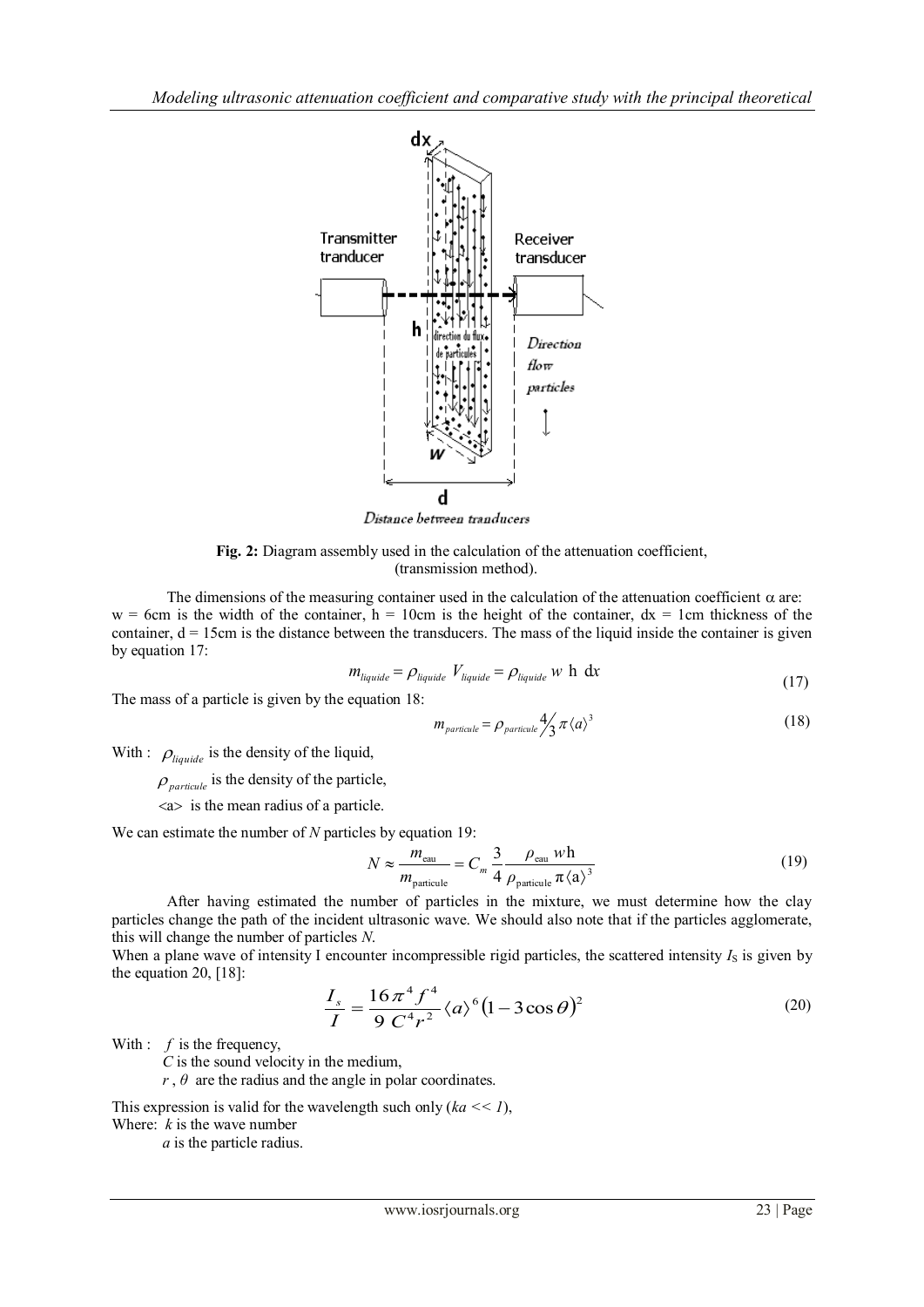Figure 2 shows the evolution of the backscattered intensity of a plane wave incident, [19].



**Fig.2:** Incident plane wave from left to right in the figure, scattered by a particle,  $(ka = 0.3)$ .

Even if the equation 20 is given in polar coordinates  $(r, \theta)$ , it is valid in all three dimensions, due to the symmetry about the x axis of abscissas. As shown in figure 2, most of the energy is scattered and deflected in the opposite direction of the incident wave. In fact, only 1/8 of the energy is diverted to the front (ie to the right of the figure). The backscattered intensity ratio is valid when the wavelength satisfies the following condition (ka << 1). The total backscattered energy is obtained by integrating the equation 8 on a half sphere with an origin in the same position as the particle in question, we have the equation 21:

$$
\xi_{r\acute{e}trodiffis\acute{e}} = \int_{\pi/2}^{\pi} I_S(r,\theta) 2\pi r^2 \sin\theta \, d\theta \tag{21}
$$

The intensity *I* of the incident wave is related to the energy (22). When the frequency is replaced by the wavelength  $\lambda = c / f$ , then:

$$
I = \frac{\xi}{\pi \left(\frac{D}{2}\right)^2} = \frac{4\xi}{\pi D^2}
$$
\n(22)

Where:  $\xi$  is the incident plane wave at position x,

 $D = 16$  mm is the diameter of the transmitting transducer.

The backscattered energy is now:

$$
\xi_{r\acute{e}trodiff\acute{e}t}\n= \frac{16\pi^4 f^4}{9C^4} \langle a \rangle^6 I \int_{\pi/2}^{\pi} (1 - 3\cos\theta)^2 2\pi \sin\theta \,d\theta \tag{23}
$$

$$
\xi_{r\acute{e}trodif\acute{b}t\acute{e}} = \frac{114}{9} \quad \frac{\pi^5 \langle a \rangle^6}{\lambda^4} I = \frac{152}{3} \frac{\pi^4}{\lambda^4} \frac{\langle a \rangle^6}{D^2} \xi \tag{24}
$$

Replacing equations (19) and (24) in equation (20), we obtain an ordinary differential equation of the energy loss the ultrasonic wave, (25).

$$
\frac{d\zeta_{\text{ref}}}{\zeta} = -\frac{152}{3} \frac{\pi^4}{\lambda^4} \frac{\langle a \rangle^6}{D^2} \times C_m \frac{3}{4} \frac{\rho_{\text{equ}} w h}{\rho_{\text{positive}}} \pi \langle a \rangle^3 \tag{25}
$$

$$
\frac{d\zeta_{\text{ref}}}{\zeta} = -A \frac{\langle a \rangle^3}{\lambda^4} \frac{\rho_{\text{eau}}}{\rho_{\text{positive}}} C_m dx \tag{26}
$$

With :  $A = 38\pi^3 \frac{mn}{D^2}$  $38\pi^3$ *D*  $A = 38\pi^3 \frac{wh}{\sqrt{2}}$ , integration constant.

$$
\int_{\xi_0}^{\xi} \frac{d\bar{\zeta}}{\bar{\zeta}} = -\int_0^x A \frac{\langle a \rangle^3}{\lambda^4} \frac{\rho_{eau}}{\rho_{particle}} C_m d\bar{x}
$$
\n(27)

Where:  $\mathcal{L}(\mathcal{L})$  $\xi$  and  $\overline{x}$  are the integration variables,

 $\xi_0$  the transmitted energy at the position x = 0.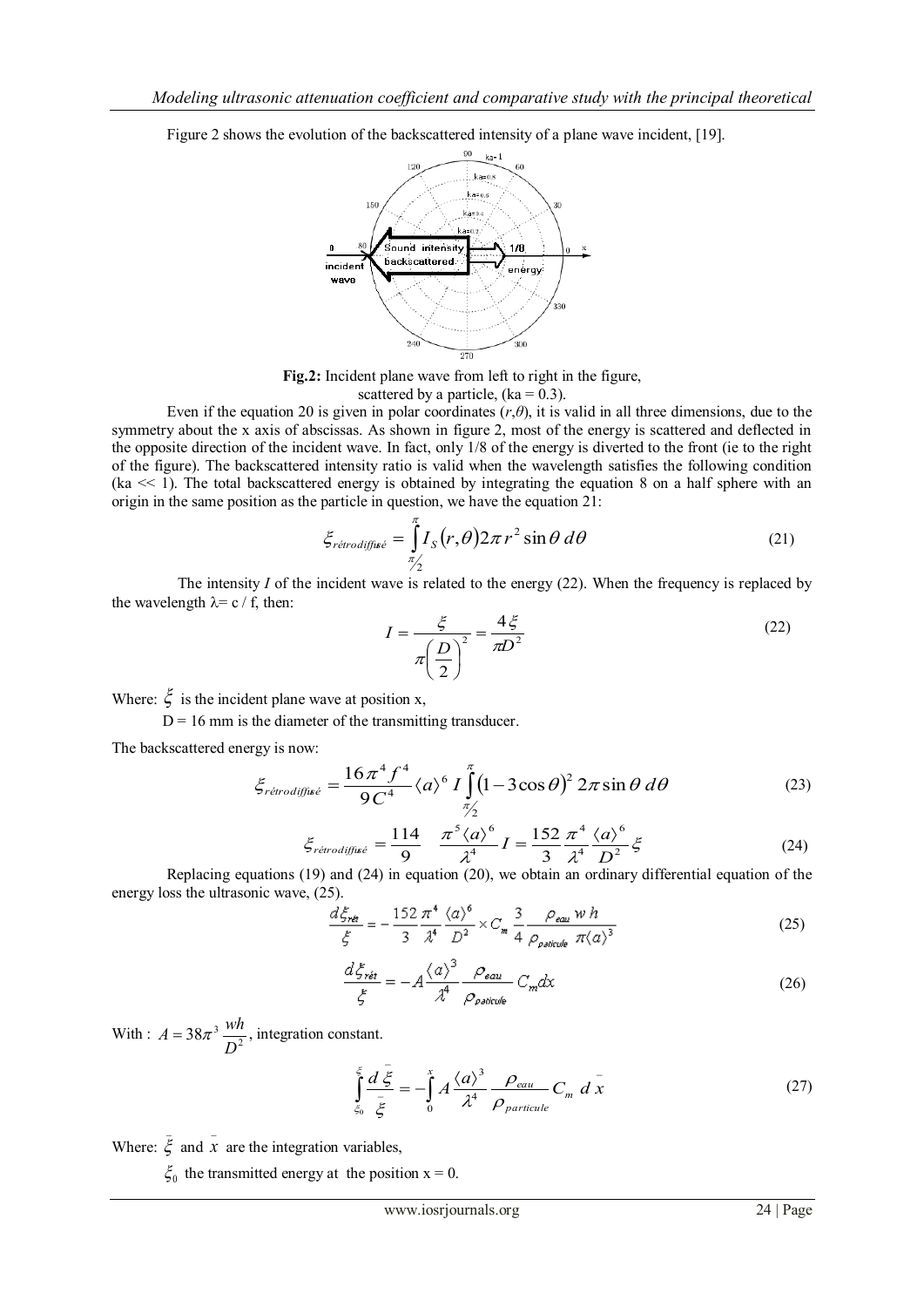After integration, we obtain the equation 28:

$$
\frac{\xi}{\xi_0} = e^{-C_m A \frac{\langle a \rangle^3}{\lambda^4} \frac{\rho_{\text{eens}}}{\rho}} = e^{-\alpha x}
$$
\n(28)

The attenuation in the suspension is given by equation 29:

$$
\alpha = C_{m} A \frac{\langle a \rangle^{3}}{\lambda^{4}} \frac{\rho_{e\alpha\mu}}{\rho_{\rho \text{s})\text{cyclic}}}
$$
(29)

We note that the calculated attenuation coefficient depends on the mass fraction of particles present in the suspension and the propagation distance of the wave between the transducers. For a measuring system witch the distance *d* between the transducers and the container is constant (see Fig.1). The attenuation coefficient  $\alpha$  is proportional only to the mass fraction  $C_m$ . The expression given by the equation (29), is valid when the mass fraction of the particles is low, for assuming that there is no multiple scattering. In addition, this model developed in this work, we assumed that there is a constant mean particle radius and the length of ultrasonic wave is constant.

#### **VIII. RESULTS AND DISCUSSION 1. Comparison of the measured attenuation coefficient and the calculated coefficient**

We compared the experimental attenuation with the theoretical calculated coefficient, we have remark that the attenuation coefficient α varies linearly with the concentrations of clay grains, (Fig. 3). We also found that there is a perfect resemblance between the calculated theoretical model and the experimental attenuation coefficient, only for dilute suspensions of clay.



**Fig. 3:** The attenuation based on the clay concentration.

## **2. Comparison of principal theoretical models and measured results for three suspensions**

In the following, we present a comparative study between the four principal models and the measurement results obtained for three suspensions of different concentrations (5g/l, 40g/l, 50g/l). Theses suspensions have a very different density.

#### **2.1. Comparison of the velocity and attenuation for a suspension of 5g/l with four models**

We present in this paragraph, the comparison between the values of the models presented above, and the measured values of the velocity and attenuation for a concentration of 5g/l. From the analysis of the curves of the figure 4 and 5, we remark that the models coincide with the measured values either speed or attenuation. The values of the velocity increase as the frequency increases and vary linearly. In the other hand, we remark that the curve 5 shows a constant attenuation in two distinct interval, the first one is situated between 2 to 4MHz and the second from 8 to 12MHz, but the values between 4 and 8 MHz, the attenuation increases until it reaches the constant  $11.5$  dB/cm.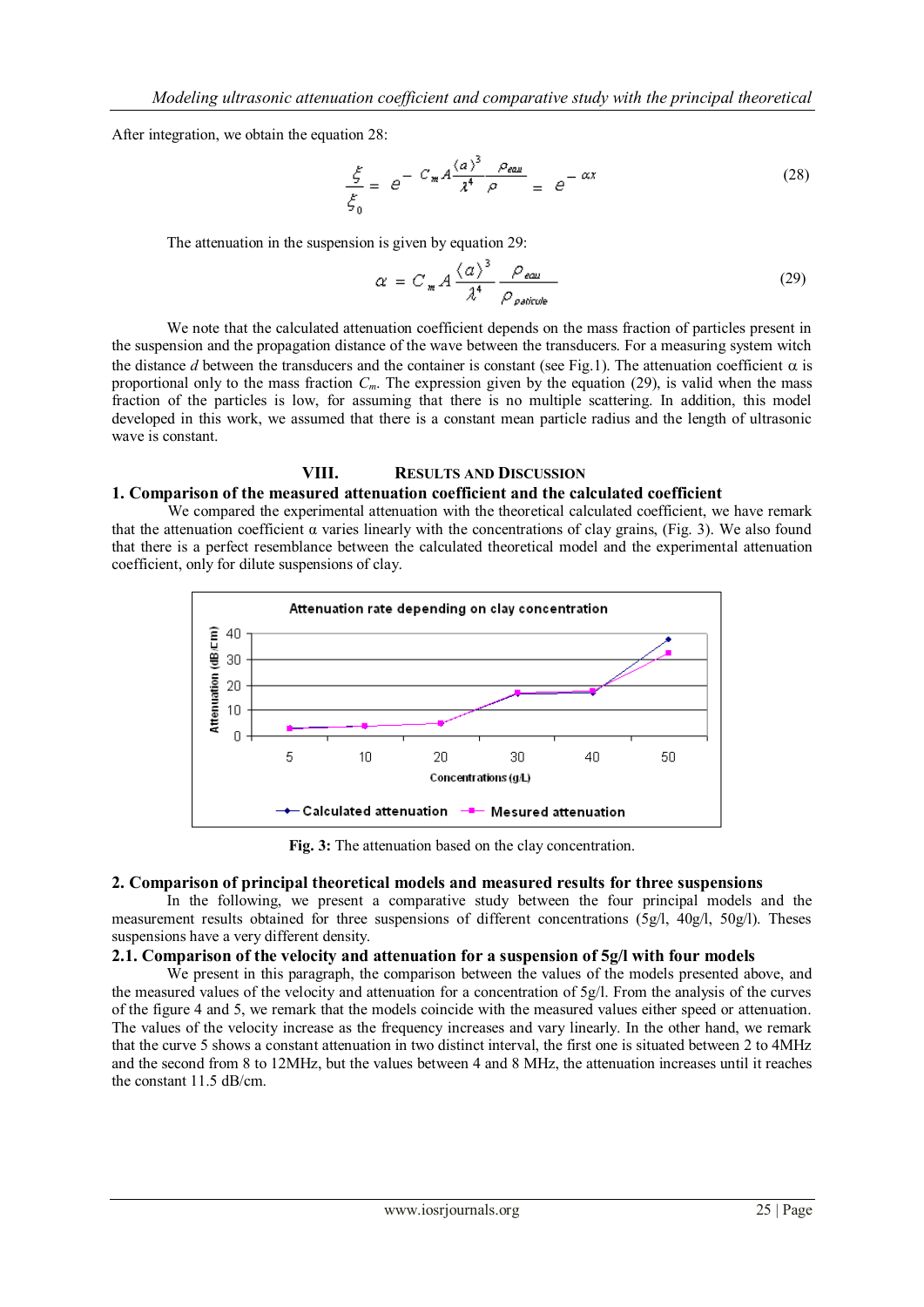

**Fig. 4:** The evolution of sound velocity as a function of the frequency of the four models and measured speed from the experience (a suspension of 5 g/l).



**Fig. 5:** The evolution of the attenuation as a function of the frequency of the four models and measured attenuation from the experience (a suspension of 5  $g/l$ ).

## **2.2. Comparison of the velocity and attenuation for a suspension of 40g/l with four models**

The figures 6 and 7 represent the phase velocity and the attenuation of the principal models and the measured values from experience versus frequencies. The analysis of these curves shows that all the models follow perfectly the measured values of velocity and attenuation. The analysis of the curve of the figure 6 shows that the value of the speed varies linearly with frequencies and increase progressively as the frequency of the transducer increases. For against, the curve of the figure 7 shows that the attenuation increases in steps depending on the frequencies, the first step is situated between 2 and 4 MHz and the second between 6 and 8 MHz, but the frequencies between 4 and 8 MHz the attenuation increases rapidly.



**Fig. 6**: The evolution of velocity as a function of frequency for the models and the experience for a suspension of 40g/l.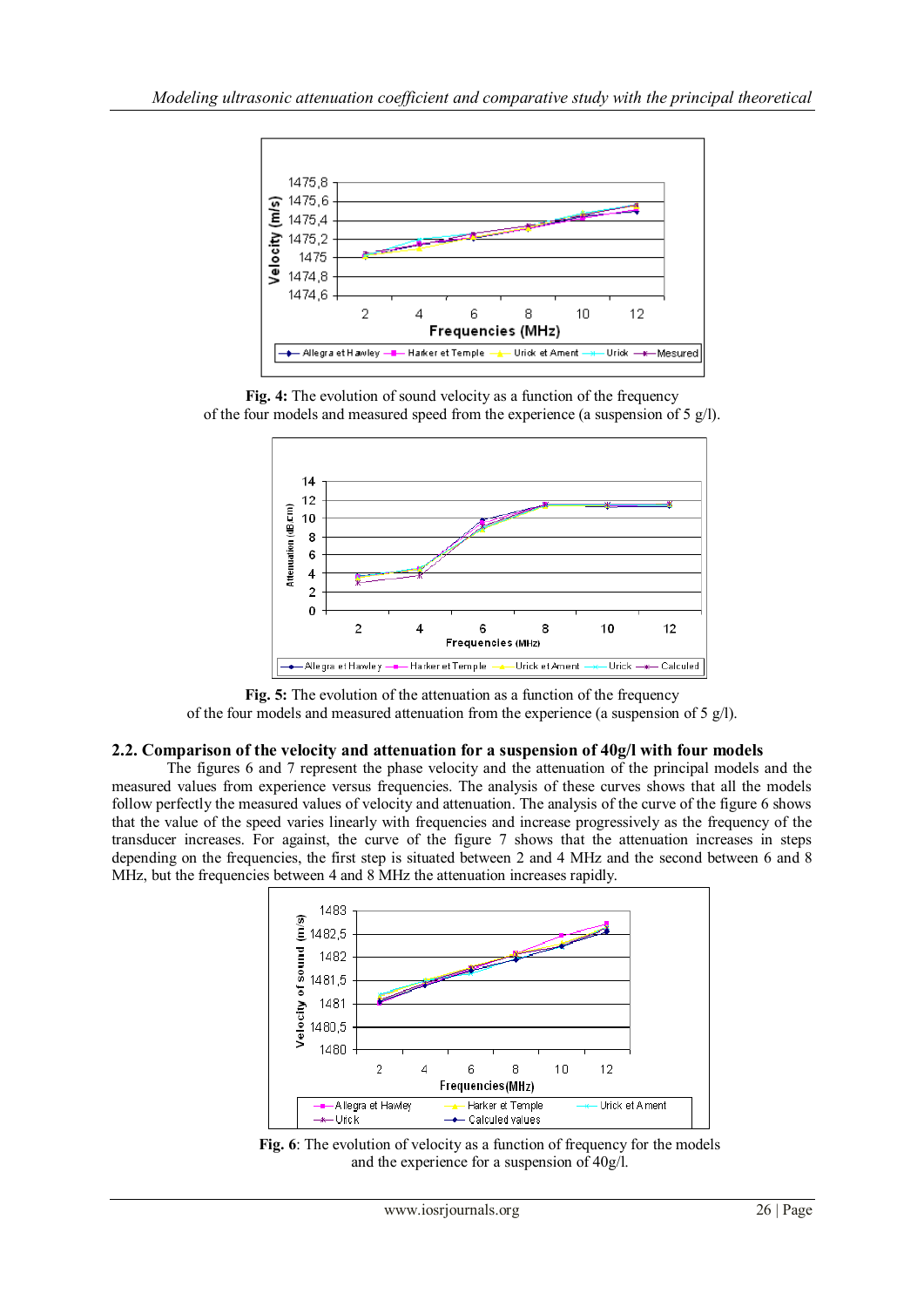

**Fig. 7:** The evolution of attenuation versus frequency of models and measured values for a suspension of 40g/l.

The figures (8,9) represent the values of the phase velocity and attenuation respectively, of the models and measured values from experience. Based on the analysis of the curve of the figures (Fig. 8) and (Fig.9), we note that the model move away and deviates from the measured values of phase velocity and attenuation. We can conclude that when the clay concentration increases in suspension, the values of experience do not follow any of the models. This is explained by the fact that when it exceeds the amount of 50g/l considered as level of the concentrate suspension of clay, we must use other models that take into account. In such suspension several phenomena must be taken into consideration.



 **Fig. 8:** The evolution of velocity as a function of frequency for the models and the experience for a suspension of 50g/l.



 **Fig. 9:** The evolution of attenuation versus frequency of models and measured values for a suspension of 50g/l.

## **3. Comparison of calculated and measured attenuation values with four models**

From the experiments made in our laboratory we found that the attenuation is a more reliable and accurate than the phase velocity to control the sedimentation of clay grains parameter. This can be explained by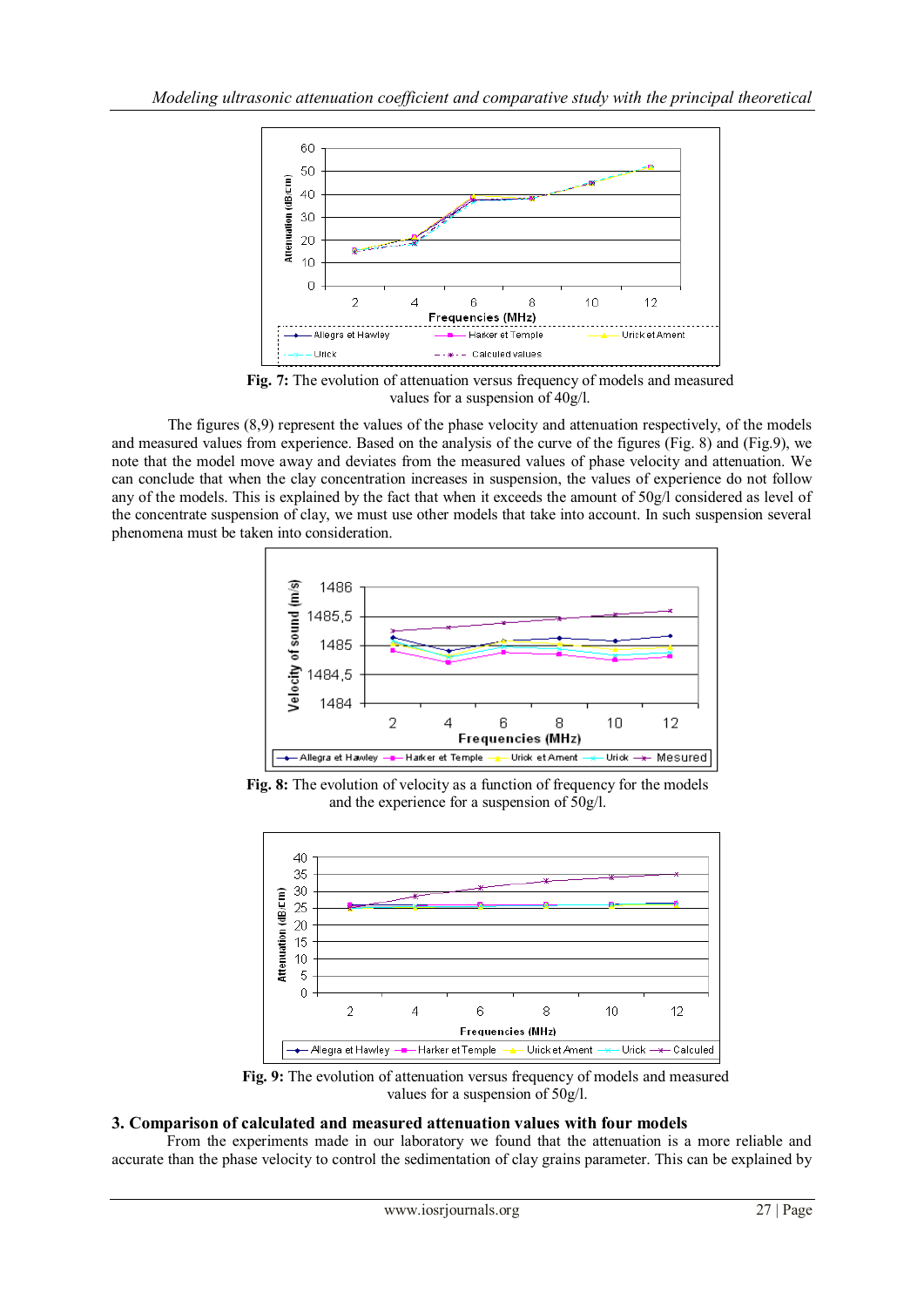that the given values of the phase velocity of the four models deviate them present unstable speed variations value around 1485m/s.

In table 1, we show a comparison of the values of attenuation calculated and measured with the principal models. The figure 10 shows a similar linear attenuation behavior for all the concentrations, but from the concentration of 40g/l, considered like a limit of a concentrate suspension, we found that:

- The values of the measured and calculated attenuation deviate them about 5dB/cm,
- the measured values deviate from four models about 10dB/cm,
- the calculated values differ from the models approximately by 15dB/cm.

| <b>Tab. 10:</b> The values of the calculated attenuation measured and those models. |                                       |                        |                  |                    |                  |       |
|-------------------------------------------------------------------------------------|---------------------------------------|------------------------|------------------|--------------------|------------------|-------|
| Concentration<br>(g/I)                                                              | <b>Calculed</b><br><b>Attenuation</b> | Mesured<br>attenuation | Allegra & Hawley | Harker &<br>Temple | Urick &<br>Ament | Urick |
|                                                                                     |                                       |                        |                  | 7.159              |                  | 7,256 |
| 40                                                                                  |                                       |                        |                  | 19.3               | 18.3             | 18.3  |
| 50                                                                                  | 38                                    | 32.5                   |                  | 25.                | 25.24            |       |





The experimental comparisons made between the different models have shown that the phase velocity and attenuation are similar except for the case of the suspension of 50g/l.

In this case, where the concentration of clay is high, the values of the attenuation of the models are different from the values measured and calculated. This is due to the thermal effects of the two phases, and it become more important for concentrated suspensions of clay.

Under these conditions, the mechanisms of thermal losses considered in the four models and especially the Allegra and Hawley model, gave a dominant contribution to the velocity and the attenuation. For concentrated suspensions of clay, it was a big difference between the constituent of the suspension phases in thermal properties and densities. The first three models show a similar behavior intended to screw the attenuation. Contrariwise, the calculated and measured values differ with a significant scale from the other models. It indicates the importance of including process thermal losses in the calculations.

## **IX. CONCLUSION**

In this work, first we presented the studies of the major theory in acoustic wave propagation in suspensions of spherical particles. In the second, we have described the diffusion theory of a plane wave from a single particle, which allows to calculate the expression of the coefficient of attenuation of the wave through a suspension of clay particles.

In the third, we have compared the principal models that describe the propagation of ultrasound in biphasic media. The models differ in the complexity of their mathematical formulations. The application of one of these models to real suspensions is limited by the implicit assumptions in the calculations. The simulated comparison of the phase velocity and attenuation of the ultrasound is presented for three suspensions which are physically diverse. The experimental comparisons between the different models have shown that the phase velocity and attenuation are similar except for the case of the suspension of 50g/l. In that case the clay concentration is high, the measured values of the phase velocity and attenuation are different from values obtained using four models one hand and on calculated values on the other hand. This was especially due to thermal effects and visco-inertial effects. They become significant between the two phases for concentrated suspensions and also show a big difference between the two phases of perspective thermal properties and densities. The first three models show a similar behavior for the phase velocity and attenuation. For against the measured and calculated values diverge from these models.